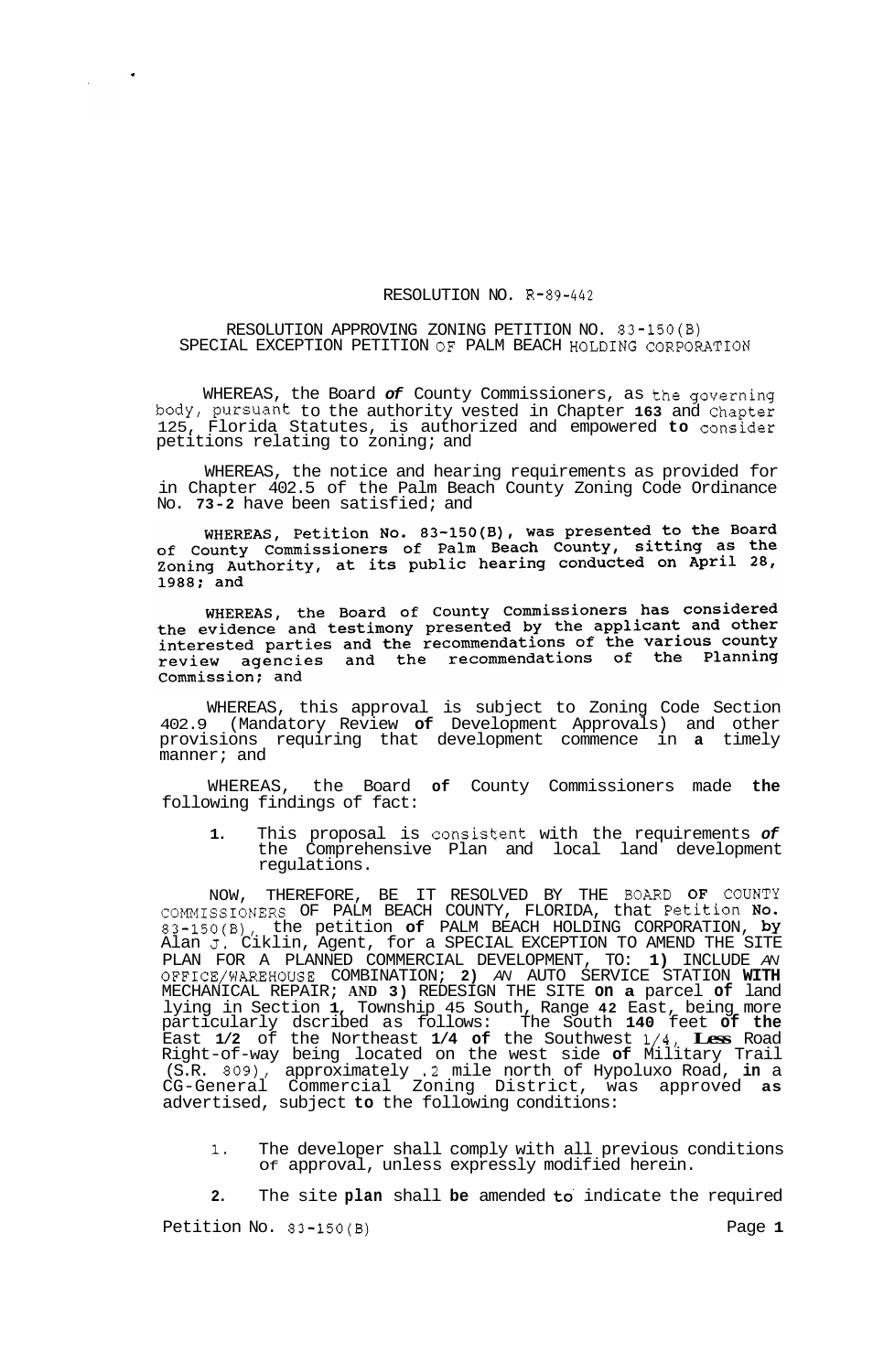six *(6)* foot high continuous CBS wall along the portion of the northern property line which abuts residential uses in the AR-Agricultural Residential Zoning District and extended an additional **25** feet eastward.

- **3.**  The petitioner shall amend the site plan to indicate the sizes of all office warehouse units. The offices shall be a minimum **of** *60%* of the total floor area for each unit.
- **4.**  Prior to Site Plan Review Committee application, the petitioner shall submit a list of **all** proposed automotive uses which will occur on site.
- **5. No** off premise signs shall be permitted on the site.
- *6.*  **No** outside storage of disassembled vehicles, or parts thereof, shall be permitted on site.
- *7.*  **No** outdoor loudspeaker system shall be permitted on site.
- **8.**  Outdoor lighting used to illuminate the premises shall be low intensity and directed away from streets and adjacent properties. Lighting within the western **350**  feet of the site shall be limited to fixtures that area a maximum of eighteen feet in height.
- **9.**  Property owner shall record a Unity **of** Title on the subject parcel prior to site plan certification. The Unity shall be subject to approval by the County Attorney and the County Engineer.
- **10. No** stock loading or dumpster pickup will be permitted between the hours **of 9:00** P.M. and **7:OO** A.M.
- **11.**  The petitioner shall landscape the site as indicated on Exhibit **No. 30.**
- **12.**  Prior to Site Plan Review Committee application, the petitioner shall key all vegetation photos to a site plan or survey **of** the subject parcel.
- **13.**  The developer shall retain the stormwater runoff in accordance with all applicable agency requirements in effect at the time **of** the permit application. However, at a minimum, this development shall retain onsite three **(3)** inches of the stormwater runoff generated **by**  a three **(3)** year-one **(1)** hour storm **as** required by the Permit Section, Land Development Division. The drainage system shall be maintained in an acceptable condition **as** approved by the County Engineer. In the event that the drainage system is not adequately maintained as determined by the County Engineer, this matter will be referred to the Code Enforcement Board for enforcement.

**14 The** developer shall design the drainage **system such** 

Petition **No. 83-150(B)** Page **2**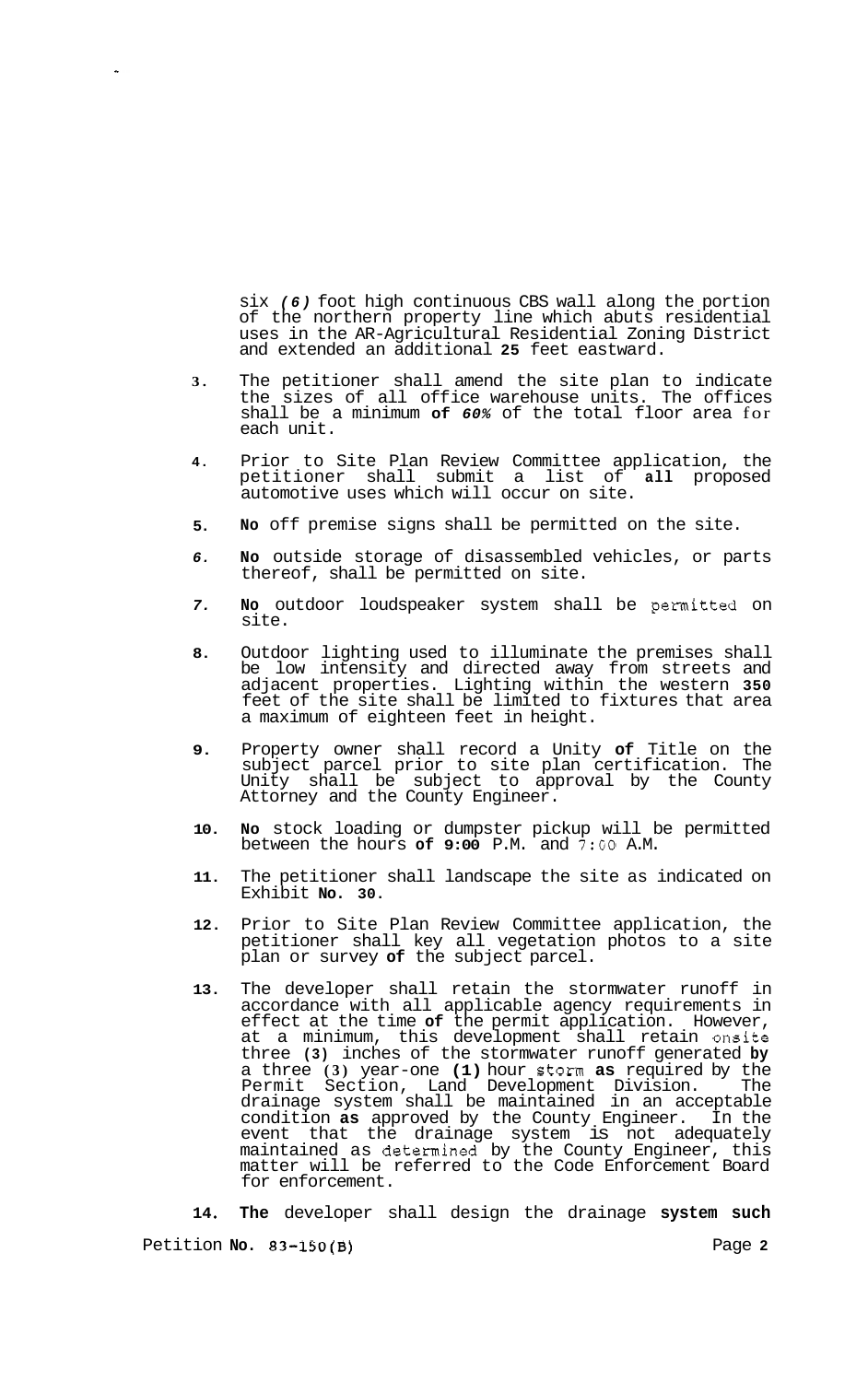that storm water runoff from the parking areas and paved surfaced area shall be separate from those areas which may contain hazardous or undesirable waste from the proposed site.

- **15.**  The property owner shall pay a Fair Share Fee in the amount and manner required by the "Fair Share Contribution for Road Improvements Ordinance" as it presently exists or as it may from time to time be amended. The Fair Share Fee for this project presently is **\$42,596.00 (1,590** trips **X \$26.79** per trip).
- **16.**  In addition the petitioner shall contribute the amount as established in Article **V** Section **3** (Insignificant Project Standard) of the Traffic Performance Standards Code. These funds shall **be** paid prior to the issuance of the first Building Permit.
- **17.**  In order to comply with the Traffic Performance Code, the property owner shall be restricted to the following phasing schedule:
	- a. Phase **1** shall consist of the proposed convenience store and 5,500 square feet of office/warehouse. **No** additional Building Permits shall be issued until Military Trail construction has commenced as a **4** lane section from Hypoluxo Road to Lantana Road plus the appropriate paved tapers.
- **18.**  Generation and disposal of hazardous effluents into sanitary sewerage system shall be prohibited unless adequate pretreatment facilities approved by the Florida Department of Environmental Regulation (FDER) and Agency responsible for sewage works are constructed and used by project tenants or owners generating such effluents.
- **19.**  Sewer service is available **to** the property. Therefore, no septic tank shall be permitted on the site.
- **20.**  Water service is available to the property. Therefore, no well shall be permitted on the site to provide potable water.
- **21.**  The owner, occupant or tenant **of** the facility **shall**  participate in **an** oil recycling program which insures proper re-use or disposal **of** waste oil.
- **22.**  Vehicle parking shall be limited to the parking spaces designated on the approved site plan. **No** parking **of**  vehicles is **to** be allowed in landscape areas, rights- of-way, or interior drives.
- **23. No** outdoor repair **or** maintenance of automobiles shall be permitted on site.
- **24.**  Failure **to** comply with the conditions herein may result in the denial or revocation **of a** building permit; **the**

.